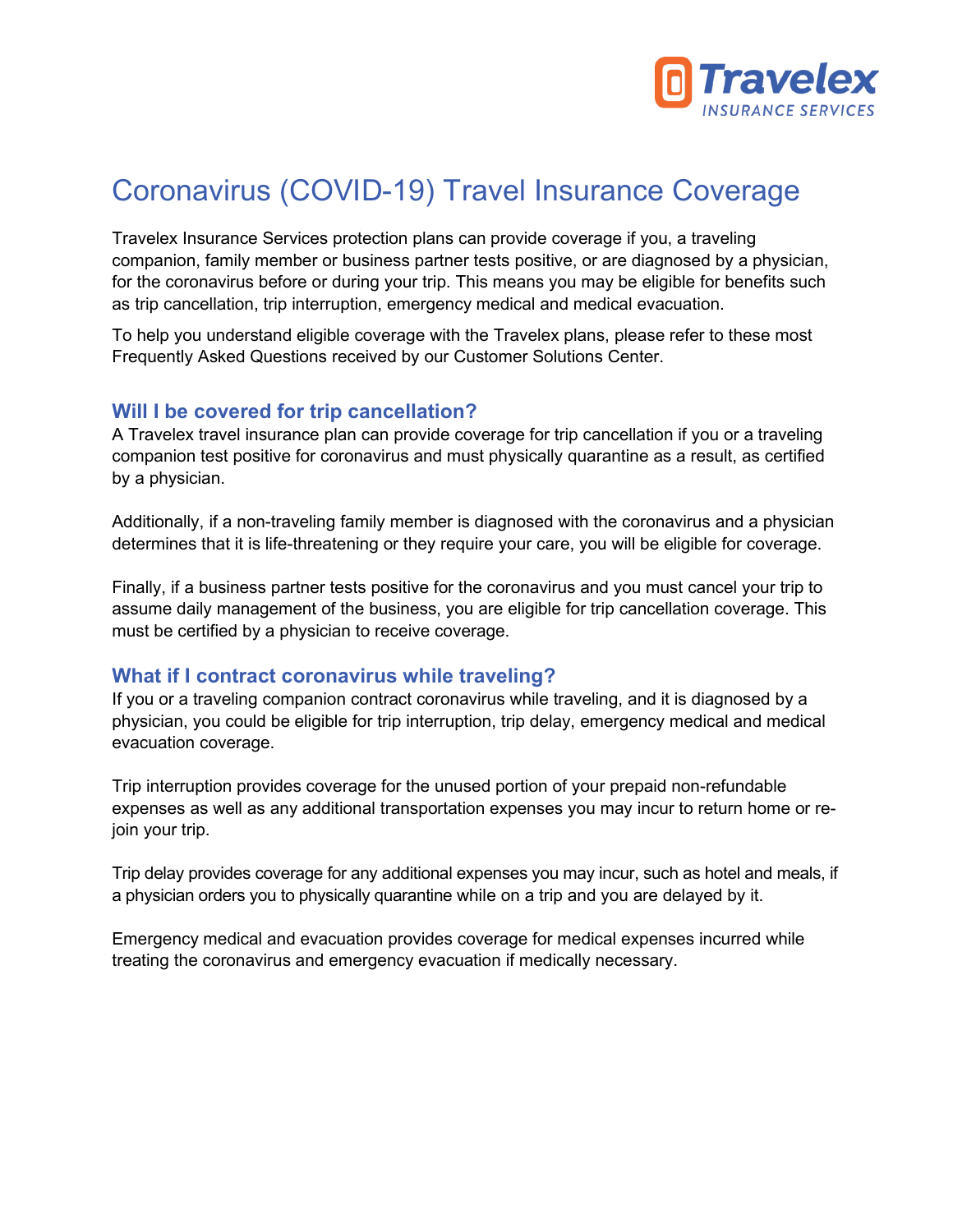

## **If I am traveling to a country which requires a coronavirus test when I arrive, what happens if I test positive?**

Since Travelex is treating coronavirus like any other illness, if you were to arrive at your destination and test positive for the virus, you could be eligible for coverage. If a physician required you to quarantine, you would be eligible for trip interruption, trip delay, emergency medical and emergency medical evacuation coverage.

## **What type of coverage would I have if I am quarantined while on my trip?**

If you test positive for coronavirus while traveling, you will want to follow the doctor's orders on where to quarantine. You may quarantine in either a hospital, hotel, or vacation rental (such as an Airbnb) while on your trip and still be eligible for up to the trip delay benefit limit to help cover additional hotel and meal expenses as well as emergency medical and emergency evacuation coverage.

## **How long will my policy extend coverage if I am required to quarantine?**

Coverage will automatically extend to the date you reach your return destination and benefits will be paid up to the policy limits, as long as you return as soon as you are fit to fly or once your quarantine period is over.

# **How can travel assistance help if I test positive for coronavirus while traveling?**

If you test positive for coronavirus while traveling, travel assistance can help you make arrangements to extend your hotel stay, locate alternate accommodations, make changes to your travel bookings and much more.

If you are experiencing symptoms and would like to be seen by a physician, the Travelex Assistance Provider can refer you to a local clinic, physician, or medical facility. They can also help you understand what benefits are available under your policy, particularly outside of Travelex office hours.

#### **What does travel insurance not cover regarding coronavirus?**

Travel insurance does not provide trip cancellation or interruption coverage for fear of travel, if your travel supplier cancels your trip due to coronavirus concerns, if a government travel warning, restriction, or ban prevents you from reaching your destination, or if your business issues a travel restriction.

If you are required to show a negative COVID test prior to leaving your original destination, the cost of the test is not covered unless directed by a physician.

If you must cancel your trip for a non-covered reason, we encourage you to contact your travel suppliers to seek a refund. Travelex may allow you to apply the policy to another trip at a later date. Please contact Travelex [Customer Solutions](https://www.travelexinsurance.com/customer-service) for further details on this option.